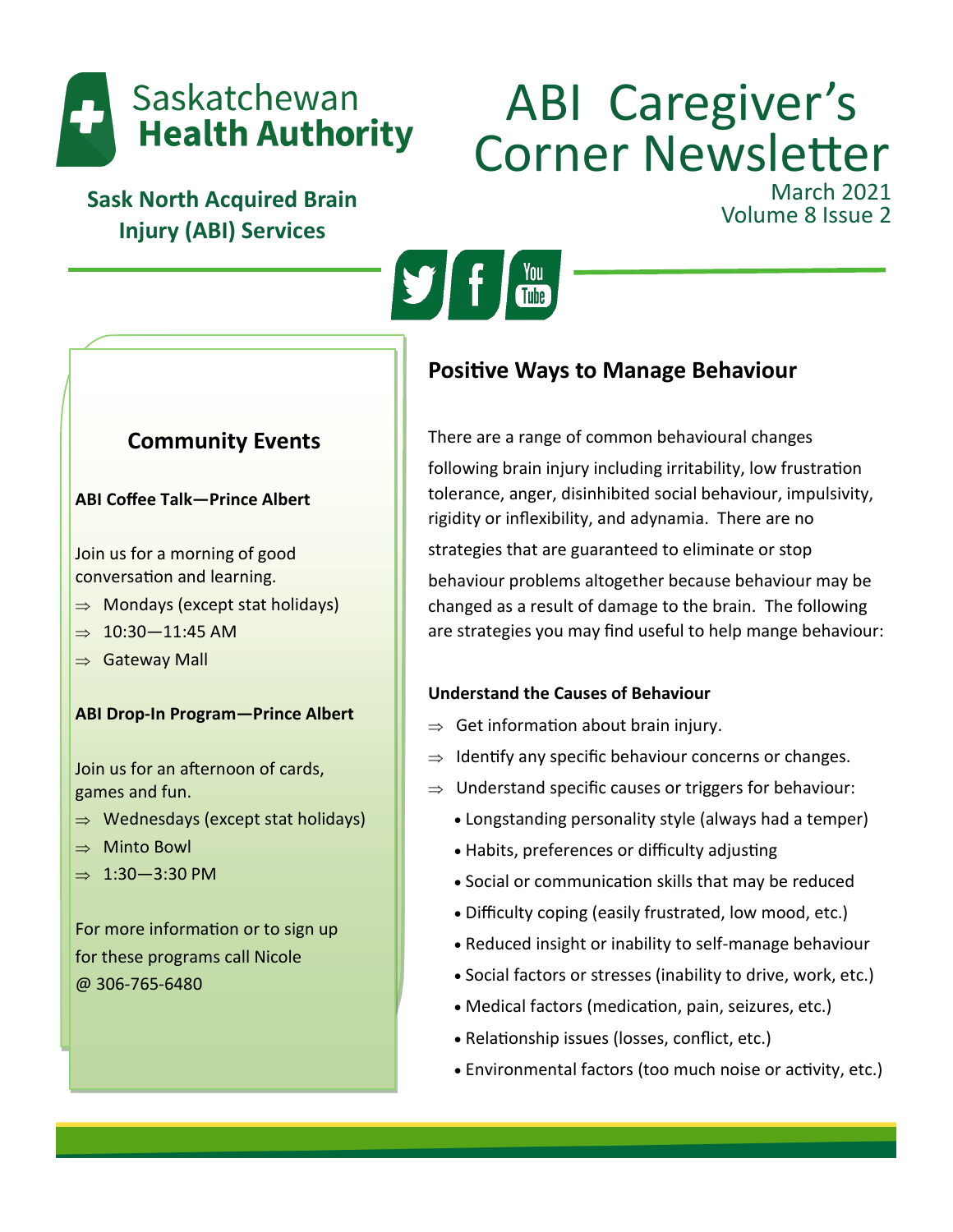#### **Positive Choices**

- $\Rightarrow$  People will behave better if they have meaningful daily activities, experiences and choices.
- $\Rightarrow$  Focus on the person's abilities and strengths.
- $\Rightarrow$  Focus on increasing the person's self-worth and confidence.
- $\Rightarrow$  Activities that are fun and interesting will be more motivating.

#### **Have Realistic Expectations**

- $\Rightarrow$  Have a good understanding of the person's strengths and areas of weakness.
- $\Rightarrow$  Make sure you compensate for any cognitive problems they may have.
	- Attention, concentration, memory, learning, problem-solving, communication, social skills, etc.
- $\Rightarrow$  Understand what can and can't be changed.
- $\Rightarrow$  Set tasks and goals that are within the person's ability. Not to easy, not to hard.
- $\Rightarrow$  Don't expect more than is possible. Unrealistic demands create stress and worsens behaviour.
- $\Rightarrow$  Be realistic with yourself. You can't do everything or know everything. Ask for help when you need it.

#### **Have a Routine and Provide Structure**

- $\Rightarrow$  Have a consistent predictable routine for daily activities and tasks.
- $\Rightarrow$  Let the person know of any changes that are coming up. Plan ahead!
- $\Rightarrow$  Having structure is important because it reduces the demands on cognitive and memory function. The more structure, the more organized a person's life will be.

#### **Set Clear Limits**

- $\Rightarrow$  Talk about the way things might work and set limits early.
- $\Rightarrow$  Set the rules or limits clearly. Talk about them and write them down. Stick to the rules you set!
- $\Rightarrow$  Review and repeat the rules when you need to.

#### **Improve Communication**

- $\Rightarrow$  Listen to the person.
- $\Rightarrow$  Let the person know what you're doing and why.
- $\Rightarrow$  Find topics and activities that interest and motivate the person.
- $\Rightarrow$  Give the person as many choices as you can. This encourages independence and a sense of control.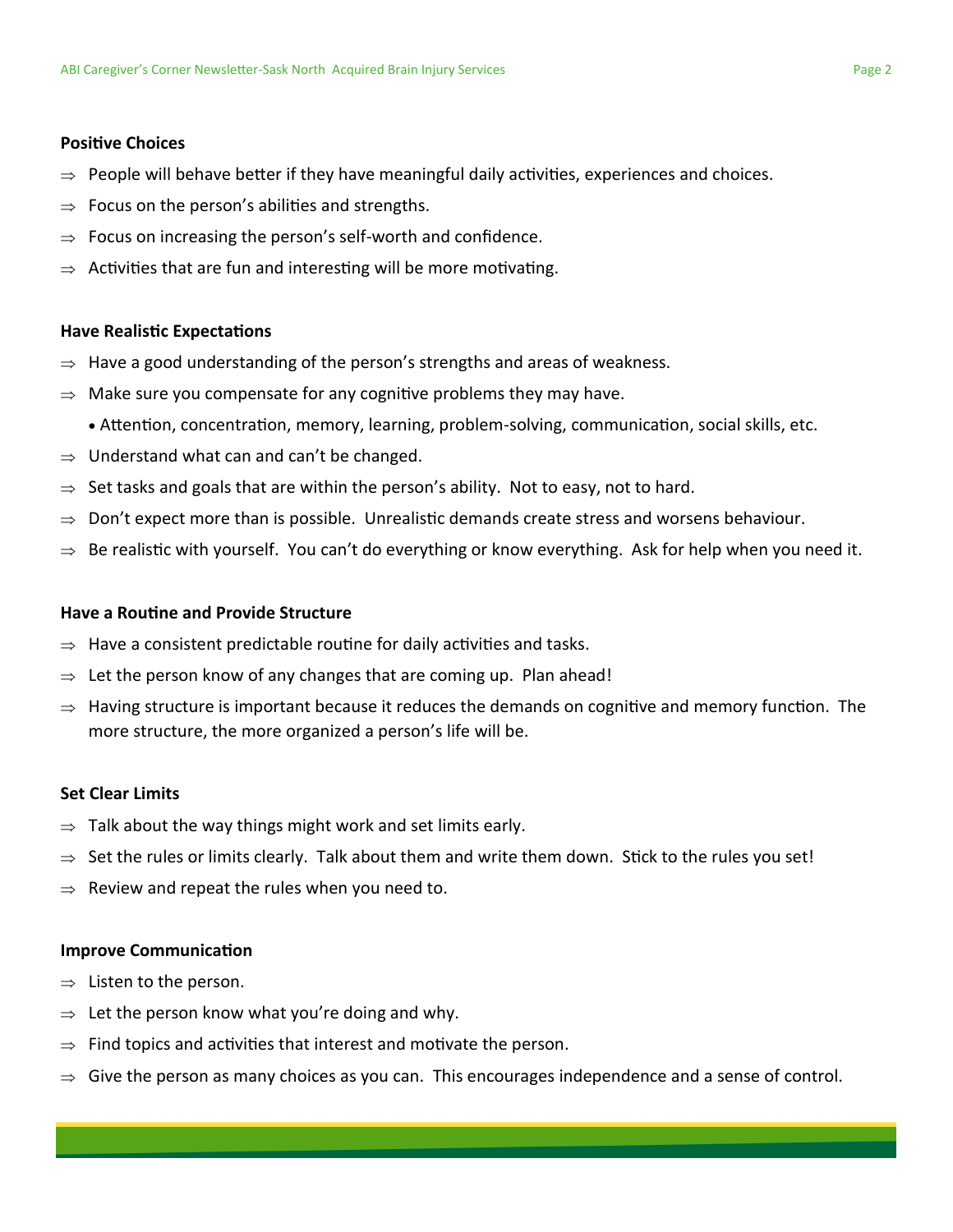#### **Give and Accept Feedback**

- $\Rightarrow$  Feedback must be clear, direct and immediate. A person can't change if they don't know what's wrong.
- $\Rightarrow$  Give positive feedback and encouragement. Practice giving compliments.
- $\Rightarrow$  Admit when you made a mistake.

#### **Stay Calm**

- $\Rightarrow$  Keep calm and model the behaviour you expect from the person.
- $\Rightarrow$  Don't take what the person says or does personally. It isn't just about you!

#### **Be Respectful**

- $\Rightarrow$  Involve the person in decision making. Most people don't like being bossed around or told what to do.
- Be polite, even when the person is rude to you.

#### **Redirect and Shift Focus**

- $\Rightarrow$  Ignore behaviours you know are unlikely to change.
- $\Rightarrow$  Redirect or distract the person to another topic or activity.
- $\Rightarrow$  Use a sense of humour to break the tension and redirect the conversation onto something different.

References: Queensland Government. (2017). Positive Ways to Manage Behaviour. Queensland Health. Retrieved from https://www.health.qld.gov.au/abios/

# **ABI Resources**

- $\Rightarrow$  Sask North Acquired Brain Injury Services onsite library
- $\Rightarrow$  Acquired Brain Injury Partnership Project (www.abipartnership.sk.ca)
	- Video Series—Introduction to ABI
	- Book—The Survival Guide; Living with Acquired Brain Injury in the Community
- $\Rightarrow$  Saskatchewan Brain Injury Association (1-888-373-1555)
- $\Rightarrow$  Heart and Stroke Foundation of Canada (heartandstroke.ca)
- $\Rightarrow$  Brainstreams.ca
	- Blog Series—Between the Lines: Stories of Brain Injury Survivors
	- Podcast—Time to Talk Traumatic Brain Injury